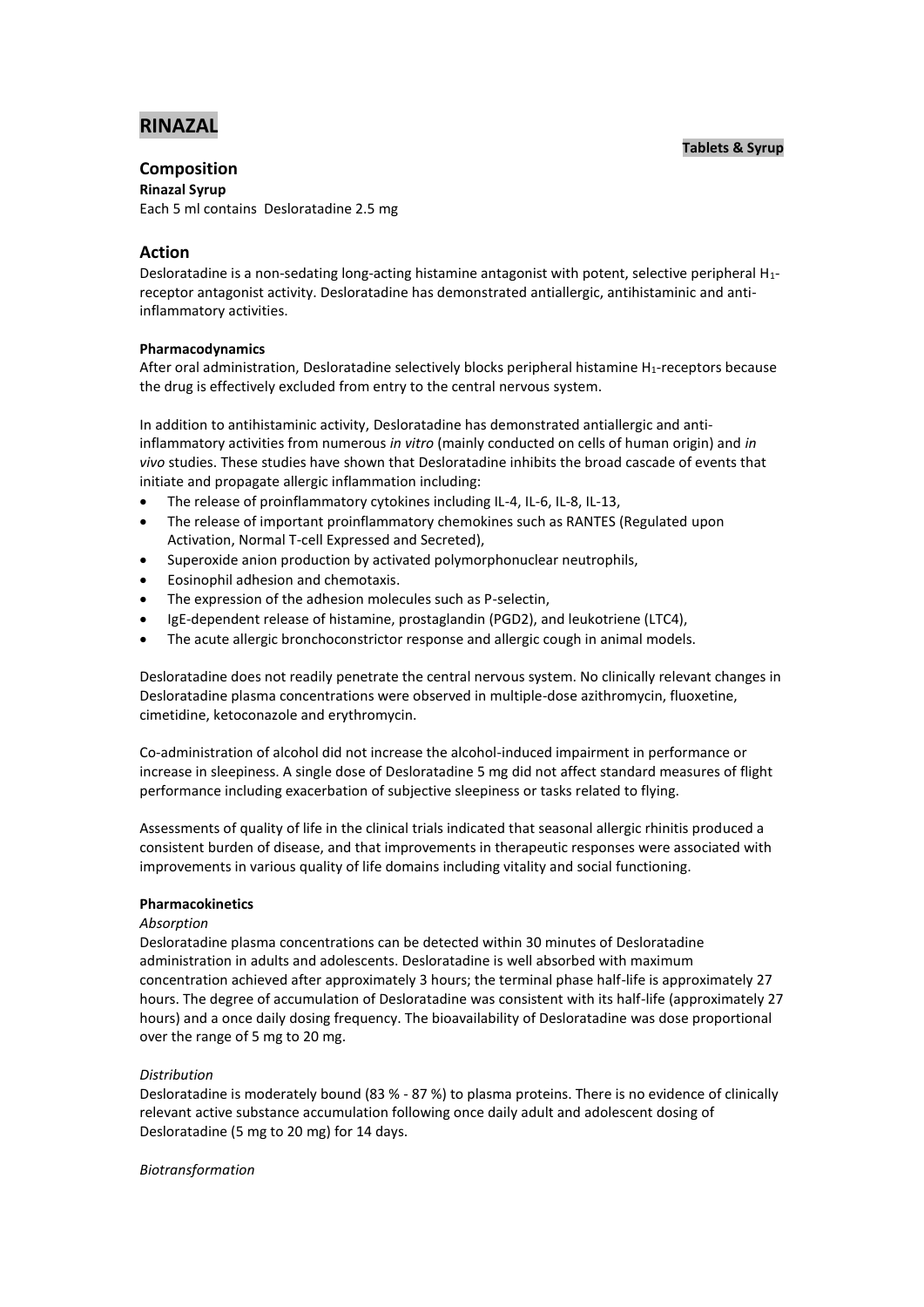The enzyme responsible for the metabolism of Desloratadine has not been identified yet, and therefore, some interactions with other medicinal products cannot be fully excluded. Desloratadine does not inhibit CYP3A4 *in vivo,* and *in vitro* studies have shown that the medicinal product does not inhibit CYP2D6 and is neither a substrate nor an inhibitor of P-glycoprotein.

#### *Elimination*

In a single dose trial using a 7.5 mg dose of Desloratadine, there was no effect of food (high-fat, high caloric breakfast) on the disposition of Desloratadine. In another study, grapefruit juice had no effect on the disposition of Desloratadine.

#### *Renally impaired patients*

The pharmacokinetics of Desloratadine in patients with chronic renal insufficiency (CRI) was compared with that of healthy subjects in one single-dose study and one multiple dose study. In the single-dose study, the exposure to Desloratadine was approximately 2 and 2.5-fold greater in subjects with mild to moderate and severe CRI, respectively, than in healthy subjects. In the multiple-dose study, steady state was reached after Day 11, and compared to healthy subjects the exposure to Desloratadine was ~1.5-fold greater in subjects with mild to moderate CRI and ~2.5-fold greater in subjects with severe CRI. In both studies, changes in exposure (AUC and C<sub>max</sub>) of Desloratadine and 3hydroxydesloratadine were not clinically relevant.

## **Indications**

- Rinazal is indicated for the relief of symptoms associated with seasonal and perennial allergic rhinitis, such as sneezing, nasal discharge and itching, congestion/stuffiness, as well as ocular itching, tearing and redness, itching of palate and coughing.
- Rinazal is also indicated for the relief of symptoms associated with chronic idiopathic urticaria such as the relief of itching and the size and number of hives.

### **Contraindications**

Hypersensitivity or idiosyncrasy to Desloratadine, or to Loratadine.

### **Warnings and Precautions**

Efficacy and safety of Desloratadine in children under 6 months of age have not been established. Although Desloratadine is unlikely to affect the ability to drive or operate machinery, a few people may be affected and care should be taken.

#### **Pregnancy**

#### *CategoryC*

Animal reproduction studies have shown an adverse effect on the fetus and there are no adequate and well-controlled studies in humans, but potential benefits may warrant use of the drug in pregnant women despite potential risks.

#### **Nursing Mothers**

Desloratadine passes into breast milk. Hence, the use of Desloratadine by breastfeeding mothers is not recommended.

#### **Adverse Reactions**

#### **Desloratadine Syrup**

The most frequent adverse events reported were diarrhea (3.7%), fever (2.3%) and insomnia (2.3%).

#### **Desloratadine Tablets**

The most frequent adverse events reported were fatigue (1.2%), dry mouth (0.8%), and headache (0.6%).

#### **Post Marketing**

The following spontaneous adverse events have been reported during the marketing of Desloratadine: tachycardia, palpitations and rarely hypersensitivity reactions (such as rash, pruritus,